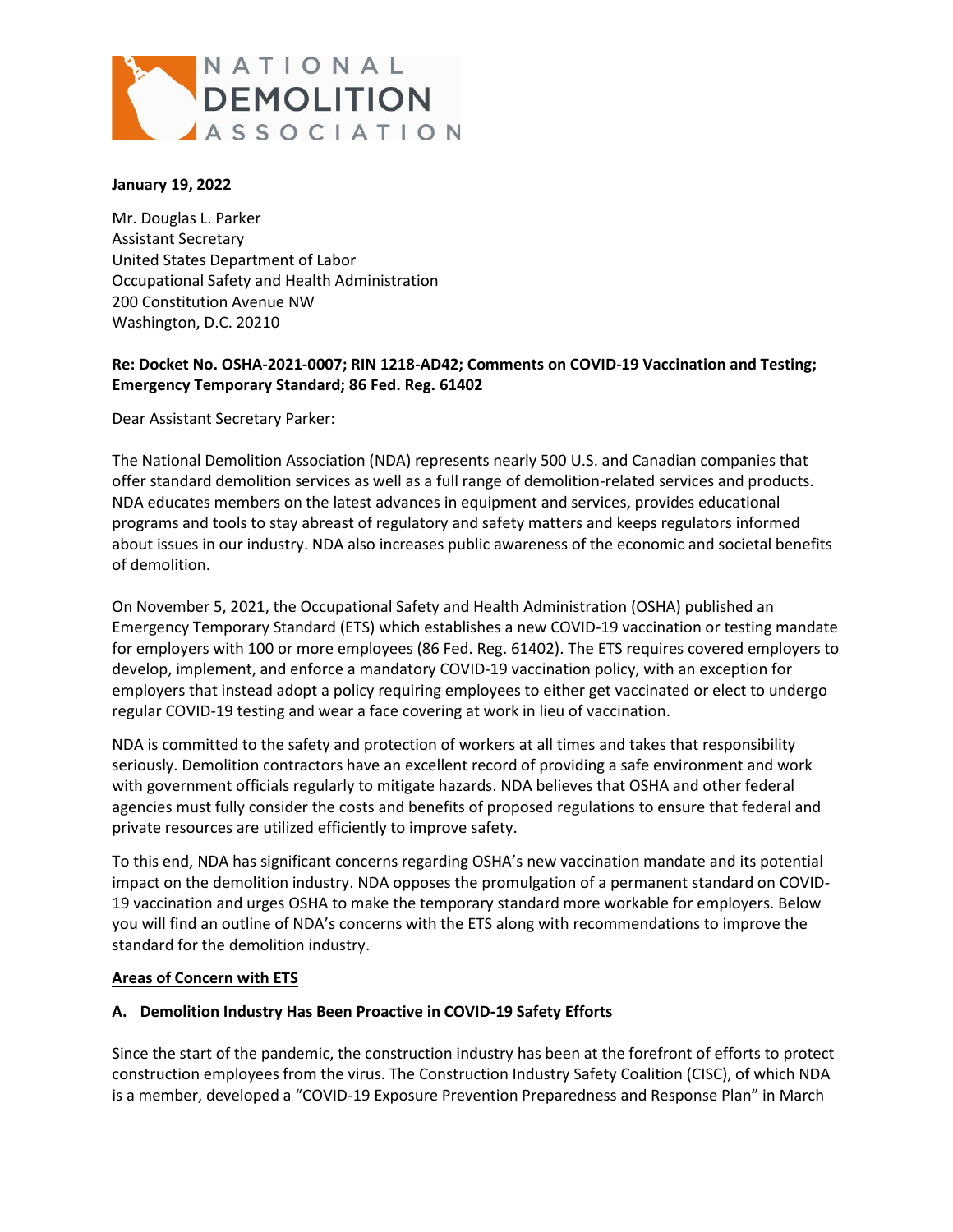of 2020, which has been made available in both English and Spanish and provided at no cost to the construction industry. The CISC has updated the plan four times to account for changes in guidance from the Centers for Disease Control and Prevention (CDC). The Response Plan is tailored to the construction environment, which OSHA has generally classified as low risk.

In addition to the Response Plan, the CISC organized two safety stand downs related to COVID-19, one in April 2020 and the other in January 2021. Of particular relevance to the Administration's efforts to encourage vaccinations, from April 19-23, 2021, CISC members partnered with the CDC to conduct a "Vaccine Awareness Week in Construction" campaign to raise awareness of the safety, effectiveness, and benefits of COVID-19 vaccination among construction workers. The CISC encouraged participation in Vaccine Awareness Week, distributed education materials and a new industry public service announcement, and encouraged participation in the CDC and National Institute for Occupational Safety and Health (NIOSH) vaccination education webinars for the industry.

NDA believes OSHA should consider the proactive safety measures taken by the construction industry to mitigate the transmission and spread of COVID-19 before applying the ETS's requirements broadly across all industries.

# **B. Construction Industry is Already Low-Risk for COVID-19 Transmission**

As a general matter, construction operations are low risk with respect to the transmission of COVID-19. At the beginning of the pandemic, OSHA explained that the level of risk of occupational exposure to COVID-19 "depends in part on the industry type, need for contact within 6 feet of people known to be, or suspected of being, infected with SARS-CoV-2, or requirement for repeated or extended contact with persons known to be, or suspected of being, infected with SARS-CoV-2."<sup>1</sup> As such, workers in the demolition industry that have minimal occupational contact with the general public or other coworkers are generally considered to have a low exposure risk.

OSHA created a webpage further analyzing when certain types of construction work fall into the various COVID-19 risk exposure categories. According to OSHA's own assessment, most construction work poses "low exposure risk."<sup>2</sup> NDA calls on OSHA to reconsider whether the ETS should apply to industries, such as construction, in which the COVID-19 exposure and transmission risk is already low.

# **C. Failure to Establish "Grave Danger" Standard**

 $\overline{\phantom{a}}$ 

According to federal law, an ETS is only allowed upon a showing that there is a "grave danger" from exposure to a hazard in the workplace and the ETS is immediately needed to address the hazard. NDA believes that not all aspects of the ETS meet the "grave danger" standard established in the Occupational Safety and Health Act of 1970, 29 U.S.C. §§ 651 et seq. (the OSH Act), especially as it pertains to demolition industry. As detailed above, construction environments are low risk with respect to the transmission of COVID-19 since much of the work is done outdoors and in areas where social distancing is easily attainable among workers.

Further, OSHA cannot provide sufficient evidence to justify COVID-19 as a uniquely "grave danger" to workplaces as transmission can routinely occur in non-occupational settings. Scientific studies

<sup>1</sup> <https://www.osha.gov/sites/default/files/publications/OSHA3990.pdf>

<sup>2</sup> <https://www.osha.gov/coronavirus/control-prevention/construction>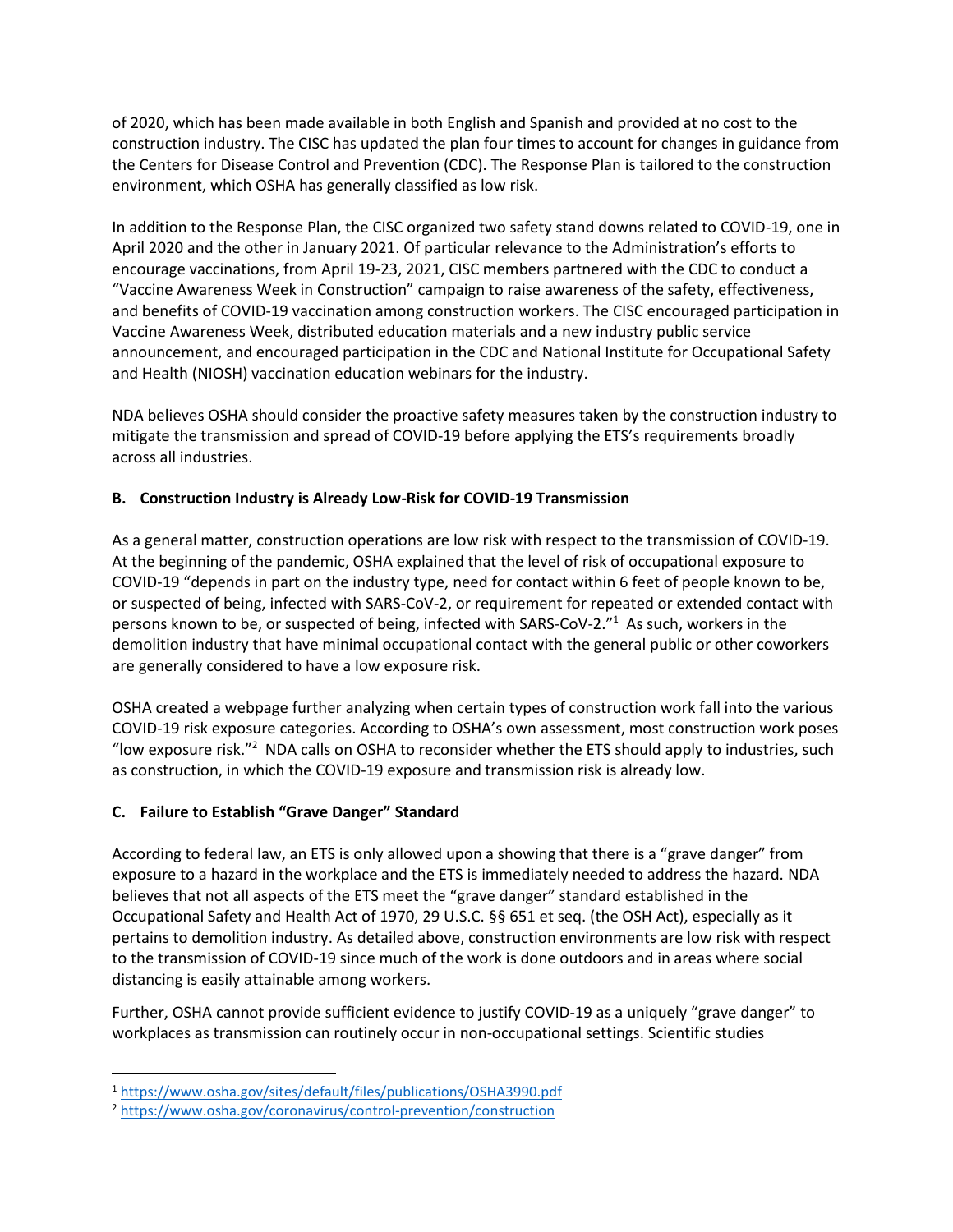conducted by federal agencies have shown that a majority of COVID-19 transmission occurs in households, nursing homes, and health care facilities, not in regular workplace settings.<sup>3</sup>

# **D. OSHA Did Not Follow Proper Rulemaking Procedures**

In promulgating the ETS, OSHA failed to follow the proper rulemaking procedures and consider the economic impact of the requirements of ETS on small businesses. Section  $6(c)(1)$  of the OSH Act states that publication of the ETS in the Federal Register begins notice and-comment proceedings under Section 6(b), with the ETS serving as a proposed rule on which comments may be submitted.

The OSH Act does not provide any statutory mechanism for comments on OSHA's frequently asked questions (FAQs) on the ETS. However, OSHA relies heavily on over 100 FAQs to define the underlying requirements of the ETS. By only publishing certain ETS requirements in the FAQs instead of the actual text of standard, OSHA is violating the OSH Act's procedural requirements. This is particularly concerning given that OSHA is not required to establish the economic or technical feasibly before issuing a set of FAQs.

Among many examples, the ETS requires that employers provide "reasonable time and paid sick leave to recover from side effects," but does not specify what constitutes "reasonable time." The FAQs state that "OSHA presumes that, if an employer makes available up to two days of paid sick leave per primary vaccination dose for side effects, the employer would be in compliance with this requirement." OSHA does not provide any scientific studies or any additional justification in its FAQs for defining "reasonable" recovery as two days. This level of rulemaking through FAQs is in violation of the due process and rulemaking requirements under the OSH Act.

# **E. Workforce Shortages**

Like several U.S. industries, demolition contractors and the construction sector continue to suffer from a severe workforce shortage and lack of skilled labor to sufficiently carry out operations. According to the latest data from the Bureau of Labor Statistics, there are currently 345,000 unfilled job openings in the construction industry.<sup>4</sup> These labor shortages are having a detrimental impact on America's supply chain, the cost of goods and services and overall health of the economy.

Further, the ETS threatens to exasperate the labor crisis by forcing employers to terminate workers who refuse to get vaccinated for COVID-19 or receive a weekly test. NDA has heard concerns from several of its members that vaccine-hesitant workers will leave the demolition industry if the ETS is allowed to go into effect.

# **F. Paperwork and Administrative Burdens**

NDA has substantial concerns regarding the documentation requirements on small businesses as they seek to implement the ETS. Recording and maintaining proof of vaccinations, weekly test results, and other documentation requirements in the ETS place a significant burden on small businesses that lack the resources to keep up with the administrative paperwork. These requirements are even more burdensome in the construction industry, which tends to have high employee turnover and a transient workforce.

 $\overline{\phantom{a}}$ 

<sup>3</sup> <https://www.ncbi.nlm.nih.gov/pmc/articles/PMC7327724/>

<sup>4</sup> <https://www.bls.gov/news.release/jolts.t01.htm>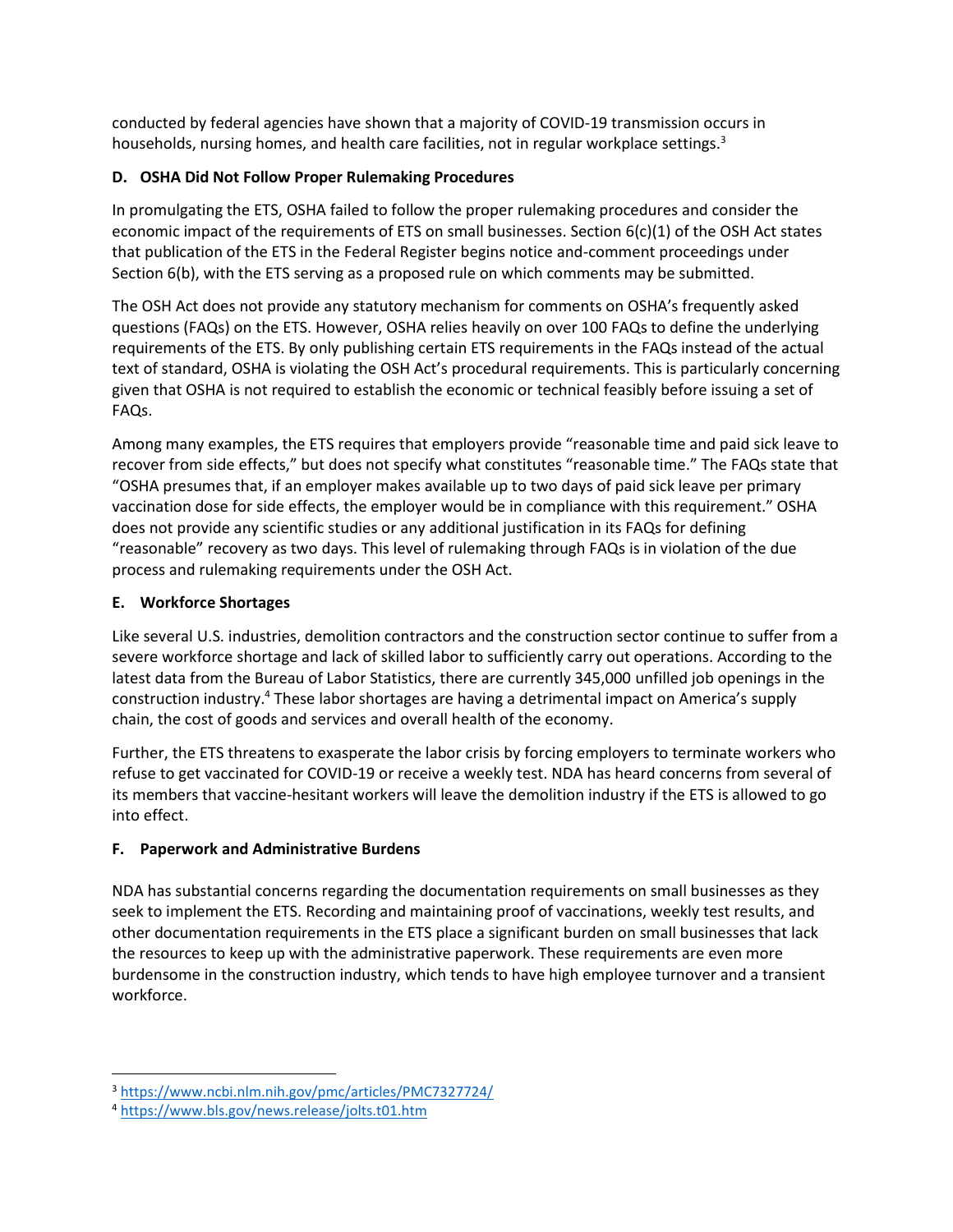# **G. Availability of COVID-19 Testing**

As demonstrated by the recent surge of the Omicron variant, the U.S. continues to struggle with the availability of timely and reliable COVID-19 tests for Americans who need them. Last month, problems with testing capacity caused individuals across the country to wait several hours in long lines to receive a COVID-19 test.<sup>5</sup> President Biden has even acknowledged the need to expand the nation's testing capacity in recent public remarks.<sup>6</sup>

This ongoing test shortage raises serious concerns about how the U.S. will keep up with the demand for COVID-19 tests when millions of private sector workers are required by the ETS to provide a weekly negative test to employers. If reliable COVID-19 testing remains unavailable, employers could be forced to sideline unvaccinated workers for significant stretches of time and may lose these workers altogether due to the burden of obtaining a test. This threatens to further aggravate the workforce crisis plaguing small businesses and the U.S. economy.

The federal government must ensure there is adequate testing capacity across the country before implementing and enforcing any COVID-19 testing mandates for employers and employees.

# **Recommendations to Improve the ETS**

 $\overline{a}$ 

# **A. Allow employees to self-administer and self-read test without employer observation**

OSHA should allow employees to self-administer and self-read tests without employer observation or telehealth proctoring. The ETS currently requires unvaccinated employees to both take a test and return results within a week, along with paying for the costs of weekly tests. As a result, self-administered and self-read tests are often the only feasible testing option for employees. Allowing this change in the ETS would significantly reduce costs for employers and provide relief from unnecessary administrative burdens, and would be consistent with the ETS's allowance of employee attestations for employee vaccination status.

# **B. OSHA should clarify that employers can "observe" tests via electronic means**

As noted above, NDA supports the removal of employer or authorized telehealth proctor observations from the ETS. However, if OSHA preserves the current language, it should clarify that employer observations can be accomplished via electronic means. In its current form, it is unclear whether employers can remotely proctor antigen tests without the involvement of an authorized health provider.

In the ETS, the "tele" only appears in relation to an authorized proctor and the term "observed" is undefined. OSHA should explicitly clarify that employers can observe tests via electronic means such as video conferencing platforms. Otherwise, employers will have to use an authorized telehealth provider for remote observations, which negates any potential cost-savings. This change to the ETS is even more critical given that employees may refuse to administer in-person COVID-19 tests for colleagues due to safety and privacy concerns.

<sup>5</sup> <https://www.nytimes.com/2021/12/17/us/politics/us-covid-tests-omicron.html>

<sup>6</sup> [https://www.cnbc.com/2021/12/23/biden-wishes-he-thought-about-ordering-500-million-at-home-covid-tests-](https://www.cnbc.com/2021/12/23/biden-wishes-he-thought-about-ordering-500-million-at-home-covid-tests-2-months-ago.html)[2-months-ago.html](https://www.cnbc.com/2021/12/23/biden-wishes-he-thought-about-ordering-500-million-at-home-covid-tests-2-months-ago.html)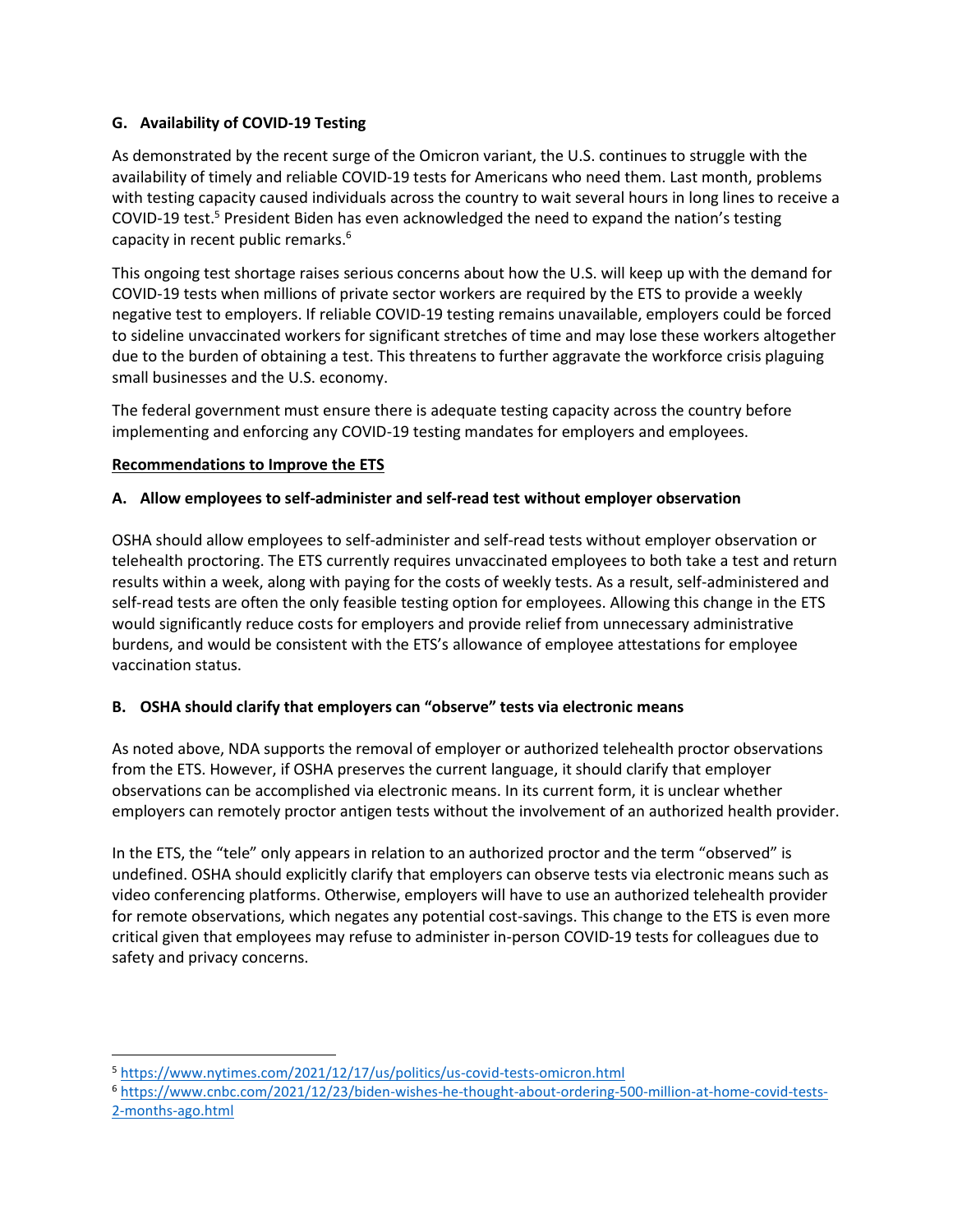#### **C. Include employer protections for good-faith compliance efforts**

OSHA should include a section to the ETS permitting employers to establish documented, good-faith efforts toward compliance to avoid citations and penalties. As mentioned above, COVID-19 testing challenges continue to affect communities across the country and threaten employers' ability to comply with the ETS. In situations where there are documented testing shortages in the local community or other compliance challenges beyond the employer's control, OSHA should not issue citations to firsttime offenders when the employer can show substantial and good-faith efforts to comply with the ETS.

## **D. OSHA should define what constitutes a "record" for self-read tests**

The ETS requires that employers "maintain a record of each test result provided by each employee," but it does not specify how employers can satisfy this requirement for at-home tests that do not generate a record. OSHA should define a "record" such that employers can create an ETS-compliant record of a test result by simply recording the date, result of the test, test taker, and test observer- or, alternatively, by taking a photo of the test result with the same information.

#### **E. OSHA should revise reporting-time requirements**

The ETS requires employers to report any work-related COVID-19 fatality within eight hours of the employer learning of the fatality, and each work-related COVID-19 in-patient hospitalization within 24 hours of the employer learning about the in-patient hospitalization. However, given that the workrelated exposure would be the same regardless of the outcome, differentiating between eight hours and 24 hours for reporting requirements is illogical. In both situations, the primary event is exposure. While OSHA's ability to investigate work-related fatalities is important, it is unnecessary to investigate both events on two different timelines. OSHA should adjust the ETS to institute a 24-hour window for both reporting in-patient hospitalizations and fatalities n order to streamline these reporting requirements.

# **F. The time period for reporting aggregate numbers to OSHA should be extended**

The ETS unreasonably requires employers to report aggregate numbers of employee vaccinations to OSHA by worksite within four hours. In order to produce a fully accurate roster within four hours of a request, employers would be required to frequently check and update the list to account for transfers, new hires, and terminations. OSHA should change this time period to the "end of the next business day after a request," aligning it with the deadline for all other records maintained under the ETS.

#### **G. Any permanent standard should be time limited and tied to risk**

While NDA opposes the promulgation of a permanent standard by OSHA on COVID-19 vaccination, any potential permanent standard should contain time restrictions not currently found in the ETS or be tied to actual risk of COVID-19 spread at a local level. Unlike the existing ETS, there would be no mandatory time constraints for a permanent standard. OSHA should set concrete parameters for when a permanent standard becomes ineffective.

# **Conclusion**

While employee safety continues to be the foremost priority for demolition contractors, NDA has significant concerns regarding several provisions detailed in OSHA's ETS on COVID-19 vaccination and